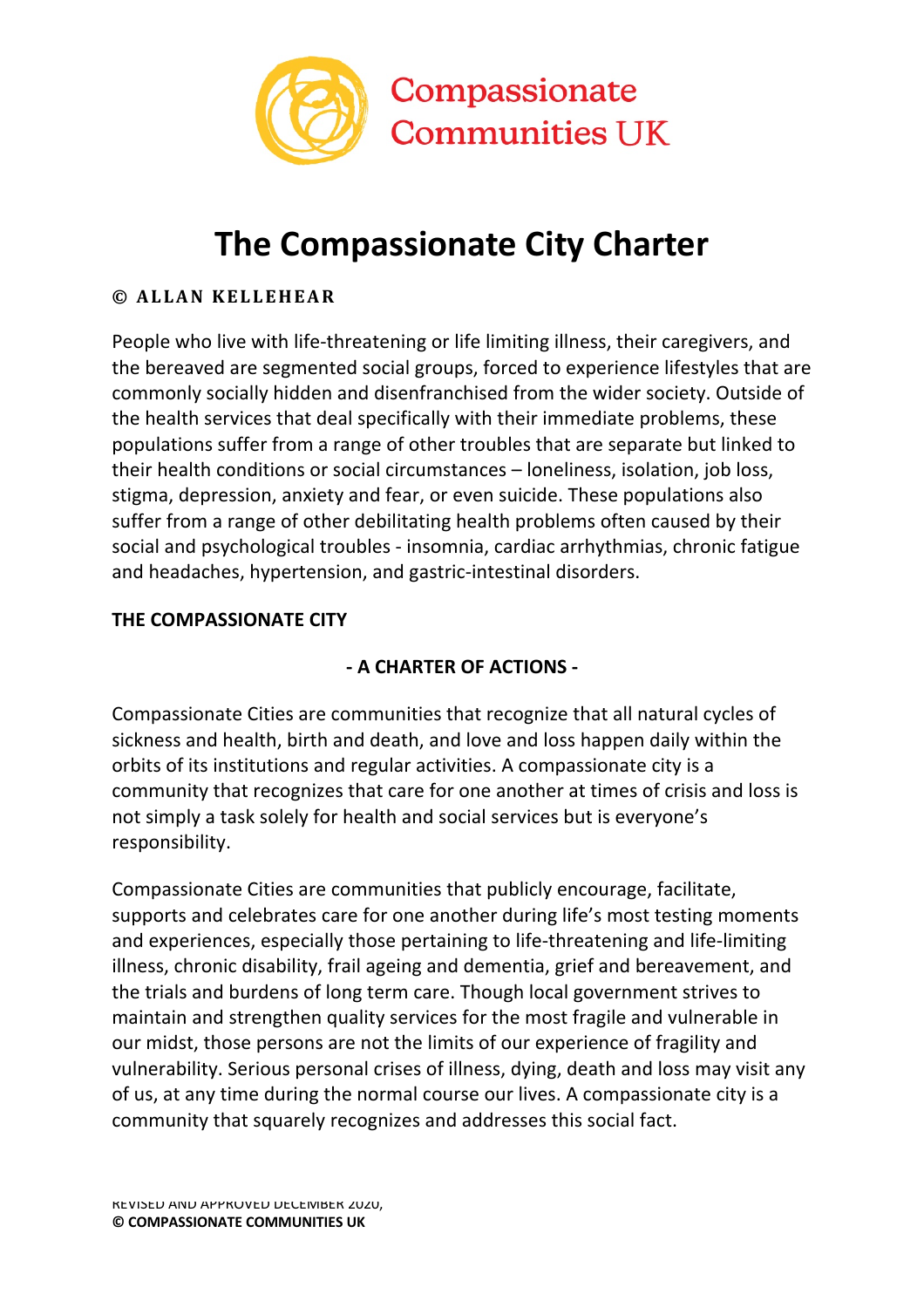

Through auspices of the Mayor's office a compassionate city will - by public marketing and advertising; by use of the cities' network and influences; by dint of collaboration and co-operation; in partnership with social media and its own offices – develop and support the following 13 social changes to the cities' key institutions and activities.

- 1. Our **schools** will have annually reviewed policies or guidance documents for dying, death, loss and care
- 2. Our **workplaces** will have annually reviewed policies or guidance documents for dying, death, loss and care
- 3. Our **trade unions** will have annually reviewed policies or guidance documents for dying, death, loss and care
- 4. Our **places of worship** will have at least one dedicated group for end of life care support
- 5. Our **city's hospices and nursing homes** will have a community development program involving local area citizens in end of life care activities and programs
- 6. Our city's major **museums and art galleries** will hold annual exhibitions on the experiences of ageing, dying, death, loss or care
- 7. Our city will host an **annual peacetime memorial parade** representing the major sectors of human loss outside military campaigns – cancer, motor neuron disease, AIDS, child loss, suicide survivors, animal companion loss, widowhood, industrial and vehicle accidents, the loss of emergency workers and all end of life care personnel, etc.
- 8. Our city will promote **compassionate communities** programmes to engage neighbourhoods and local streets in direct care activities for their local residents living with health crisis, ageing, caregiving, and grief.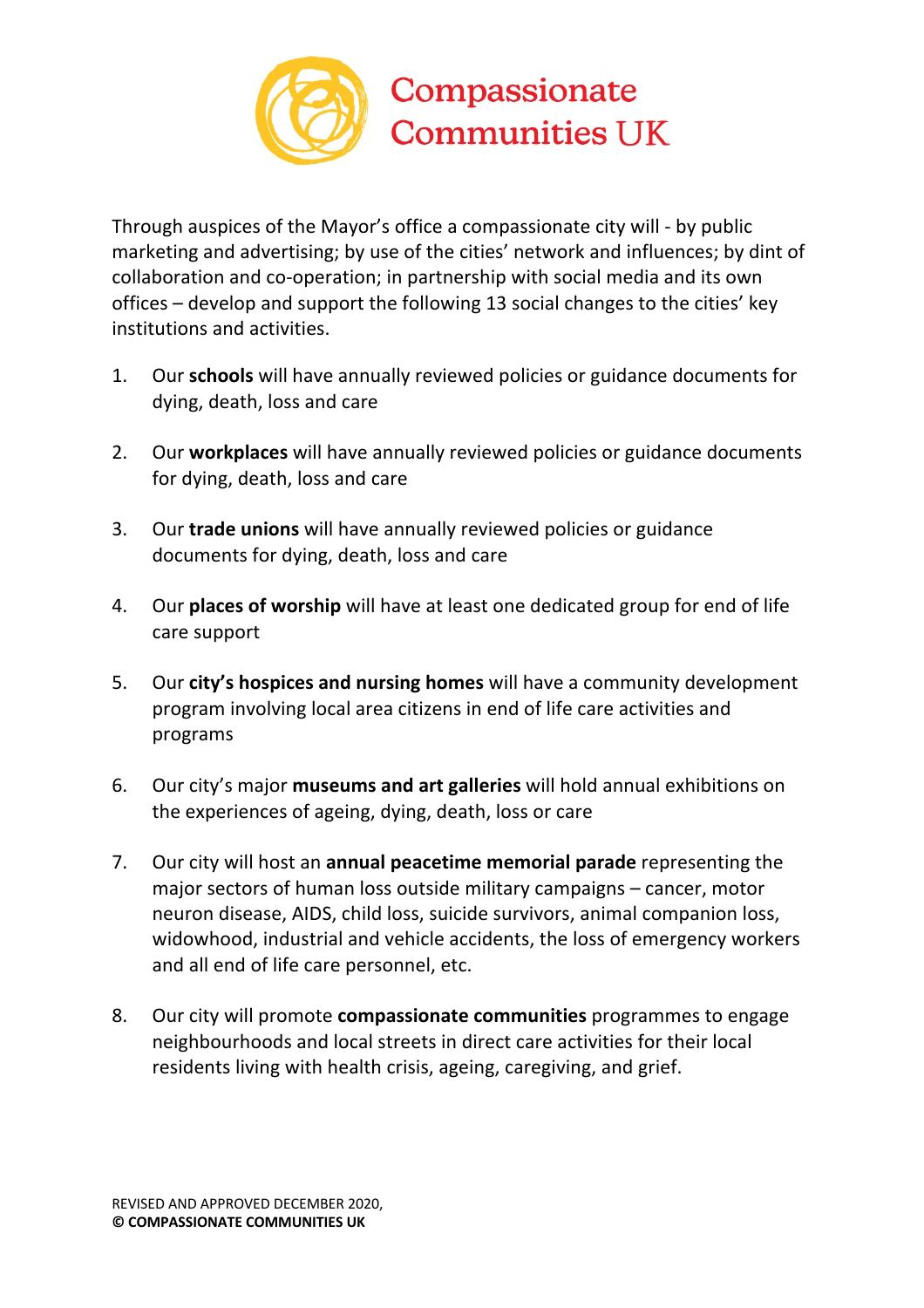

- 9. Our city will create an **incentives scheme** to celebrate and highlight the most creative compassionate organization, event, and individual/s. The scheme will take the form of an annual award administered by a committee drawn from the end of life care sector. A 'Mayor's Prize' will recognise individual/s for that year those who most exemplify the city's values of compassionate care.
- 10. Our city will publicly showcase, in **print and in social media**, our l**ocal government policies, services**, funding opportunities, partnerships, and public events that address 'our compassionate concerns' with living with ageing, life-threatening and life-limiting illness, loss and bereavement, and long term caring. All end of life care-related services within the city limits will be encouraged to distribute this material or these web links including veterinarians and funeral organizations
- 11. Our city will work with local social or print media to encourage an **annual city-wide short story or art competition** that helps raise awareness of ageing, dying, death, loss, or caring.
- 12. All our compassionate policies and services, and in the policies and practices of our official compassionate partners and alliances, will demonstrate an understanding of how **diversity** shapes the experience of ageing, dying, death, loss and care – through ethnic, religious, gendered, and sexual identity and through the social experiences of poverty, inequality, and disenfranchisement.
- 13. We will seek to encourage and to invite evidence that institutions for the **homeless and the imprisoned** have support plans in place for end of life care and loss and bereavement.

Our city will establish and review these targets and goals in the first two years and thereafter will add one more sector annually to our action plans for a compassionate city – e.g. hospitals, further & higher education, charities, community & voluntary organizations, police & emergency services, and so on.